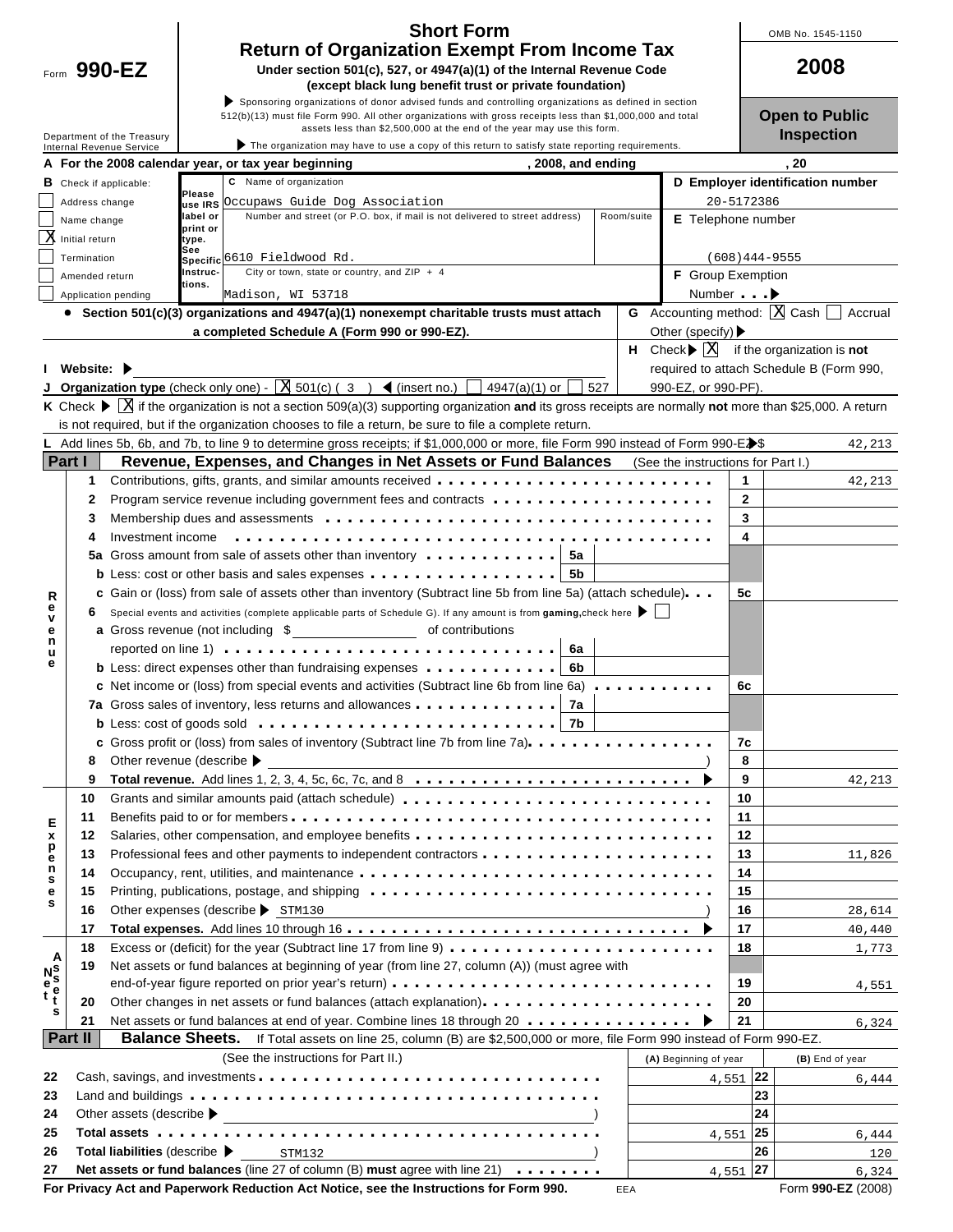|    | Form 990-EZ (2008)<br>Occupaws Guide Dog Association                                                                                                   |                                                                                  |                  |                          | 20-5172386 | Page 2                                            |
|----|--------------------------------------------------------------------------------------------------------------------------------------------------------|----------------------------------------------------------------------------------|------------------|--------------------------|------------|---------------------------------------------------|
|    | <b>Part III</b><br>Statement of Program Service Accomplishments (See the instructions for Part III.)                                                   |                                                                                  |                  |                          |            | <b>Expenses</b>                                   |
|    | What is the organization's primary exempt purpose? Provide guide dogs to visually impaired.                                                            |                                                                                  |                  |                          |            | (Required for $501(c)(3)$                         |
|    | Describe what was achieved in carrying out the organization's exempt purposes. In a clear and concise manner,                                          |                                                                                  |                  |                          |            | and (4) organizations<br>and $4947(a)(1)$ trusts; |
|    | describe the services provided, the number of persons benefited, or other relevant information for each program title.                                 |                                                                                  |                  |                          |            | optional for others.)                             |
|    | 28 Provide guide dogs to visually impaired.                                                                                                            |                                                                                  |                  |                          |            |                                                   |
|    |                                                                                                                                                        |                                                                                  |                  |                          |            |                                                   |
|    |                                                                                                                                                        |                                                                                  |                  |                          |            |                                                   |
|    | (Grants \$                                                                                                                                             | ) If this amount includes foreign grants, check here $\dots \dots$               |                  |                          |            |                                                   |
|    |                                                                                                                                                        |                                                                                  |                  |                          | 28a        | 0                                                 |
| 29 |                                                                                                                                                        |                                                                                  |                  |                          |            |                                                   |
|    |                                                                                                                                                        |                                                                                  |                  |                          |            |                                                   |
|    |                                                                                                                                                        |                                                                                  |                  |                          |            |                                                   |
|    | (Grants \$                                                                                                                                             | ) If this amount includes foreign grants, check here ••••••••••••••••••••••••••• |                  |                          | 29a        |                                                   |
| 30 |                                                                                                                                                        |                                                                                  |                  |                          |            |                                                   |
|    |                                                                                                                                                        |                                                                                  |                  |                          |            |                                                   |
|    |                                                                                                                                                        |                                                                                  |                  |                          |            |                                                   |
|    | (Grants \$                                                                                                                                             | ) If this amount includes foreign grants, check here $\dots \dots$               |                  |                          | 30a        |                                                   |
|    | 31 Other program services (attach schedule) $\cdots$ $\cdots$ $\cdots$                                                                                 |                                                                                  |                  |                          |            |                                                   |
|    | (Grants \$                                                                                                                                             | ) If this amount includes foreign grants, check here                             |                  | .                        | 31a        |                                                   |
|    | 32 Total program service expenses (add lines 28a through 31a)                                                                                          |                                                                                  |                  |                          | 32         | 0                                                 |
|    | <b>Part IV</b><br>List of Officers, Directors, Trustees, and Key Employees. List each one even if not compensated. (See the instructions for Part IV.) |                                                                                  |                  |                          |            |                                                   |
|    |                                                                                                                                                        | (b) Title and average                                                            | (c) Compensation | (d) Contributions to     |            | (e) Expense                                       |
|    | (a) Name and address                                                                                                                                   | hours per week                                                                   | (If not paid,    | employee benefit plans & |            | account and                                       |
|    |                                                                                                                                                        | devoted to position                                                              | enter -0-.)      | deferred compensation    |            | other allowances                                  |
|    | Nicole Meadowcroft                                                                                                                                     | President                                                                        |                  |                          |            |                                                   |
|    | 6610 Fieldwood Rd. Madison WI, 53718                                                                                                                   | $\mathbf 0$                                                                      | 0                |                          | 0          | 0                                                 |
|    | Heidi Brehmer                                                                                                                                          | Vice President                                                                   |                  |                          |            |                                                   |
|    | 301 Warren St Watertown WI, 53094                                                                                                                      | 0                                                                                | 0                |                          | 0          | 0                                                 |
|    | Patricia Schenck                                                                                                                                       | Secretary                                                                        |                  |                          |            |                                                   |
|    | 414 Iroquois Ct De Forest WI, 53532                                                                                                                    | 0                                                                                | 0                |                          | 0          | 0                                                 |
|    | Kurt Meadowcroft                                                                                                                                       | Treasurer                                                                        |                  |                          |            |                                                   |
|    | 6610 Fieldwood Rd Madison WI, 53718                                                                                                                    | $\mathbf 0$                                                                      | 0                |                          | 0          | 0                                                 |
|    | Douglas Weil                                                                                                                                           | Director of Tra                                                                  |                  |                          |            |                                                   |
|    | W4273 Moonlite Rd Neillsville WI, 54456                                                                                                                | $\mathbf 0$                                                                      | 0                |                          | 0          | 0                                                 |
|    | Pamela Reich                                                                                                                                           | Orientation and                                                                  |                  |                          |            |                                                   |
|    | 398 Sandy Beach Rd Lake Mills WI, 53551                                                                                                                | $\mathbf 0$                                                                      | 0                |                          | 0          | 0                                                 |
|    | Stephanie Schmidt                                                                                                                                      | Marketing and P                                                                  |                  |                          |            |                                                   |
|    | 3433 N 79th St Milwaukee WI, 53222                                                                                                                     | 0                                                                                | 0                |                          | 0          | 0                                                 |
|    |                                                                                                                                                        |                                                                                  |                  |                          |            |                                                   |
|    | Marlene Morga                                                                                                                                          | Community Puppy                                                                  |                  |                          |            |                                                   |
|    | 1931 Frederick St Beloit WI, 53511                                                                                                                     | 0                                                                                | 0                |                          | 0          | 0                                                 |
|    |                                                                                                                                                        |                                                                                  |                  |                          |            |                                                   |
|    |                                                                                                                                                        |                                                                                  |                  |                          |            |                                                   |
|    |                                                                                                                                                        |                                                                                  |                  |                          |            |                                                   |
|    |                                                                                                                                                        |                                                                                  |                  |                          |            |                                                   |
|    |                                                                                                                                                        |                                                                                  |                  |                          |            |                                                   |
|    |                                                                                                                                                        |                                                                                  |                  |                          |            |                                                   |
|    |                                                                                                                                                        |                                                                                  |                  |                          |            |                                                   |
|    |                                                                                                                                                        |                                                                                  |                  |                          |            |                                                   |
|    |                                                                                                                                                        |                                                                                  |                  |                          |            |                                                   |
|    |                                                                                                                                                        |                                                                                  |                  |                          |            |                                                   |
|    |                                                                                                                                                        |                                                                                  |                  |                          |            |                                                   |
|    |                                                                                                                                                        |                                                                                  |                  |                          |            |                                                   |
|    |                                                                                                                                                        |                                                                                  |                  |                          |            |                                                   |
|    |                                                                                                                                                        |                                                                                  |                  |                          |            |                                                   |
|    |                                                                                                                                                        |                                                                                  |                  |                          |            |                                                   |
|    |                                                                                                                                                        |                                                                                  |                  |                          |            |                                                   |
|    |                                                                                                                                                        |                                                                                  |                  |                          |            |                                                   |
|    |                                                                                                                                                        |                                                                                  |                  |                          |            |                                                   |
|    |                                                                                                                                                        |                                                                                  |                  |                          |            |                                                   |
|    |                                                                                                                                                        |                                                                                  |                  |                          |            | $T_{\text{max}}$ 000 $E7$ (2000)                  |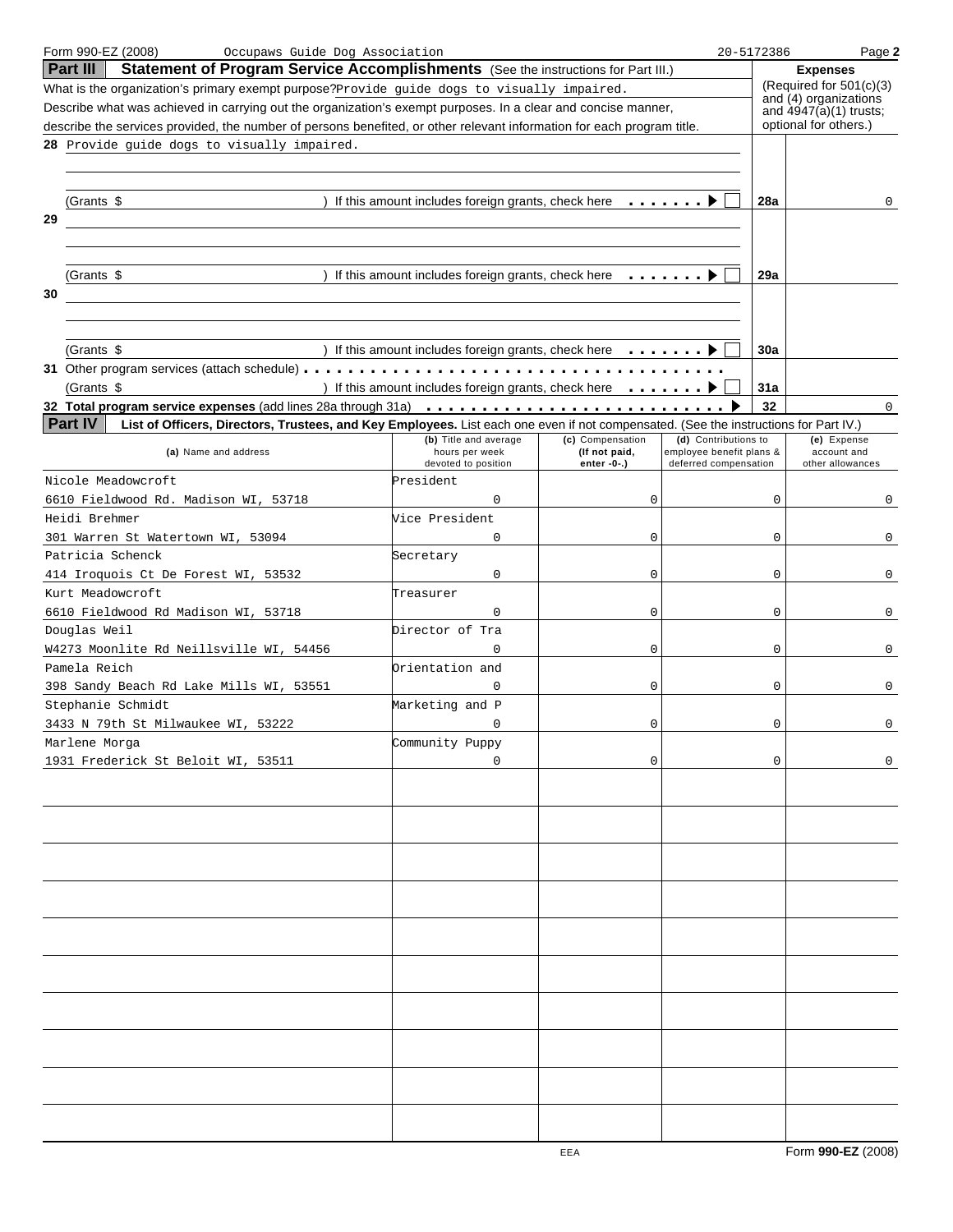|        | Form 990-EZ (2008)<br>20-5172386<br>Occupaws Guide Dog Association                                                                                                                                                                    |                    |            | Page 3 |
|--------|---------------------------------------------------------------------------------------------------------------------------------------------------------------------------------------------------------------------------------------|--------------------|------------|--------|
| Part V | Other Information (Note the statement requirements in the instructions for Part VI.)                                                                                                                                                  |                    |            |        |
|        |                                                                                                                                                                                                                                       |                    | <b>Yes</b> | No     |
| 33     | Did the organization engage in any activity not previously reported to the IRS? If "Yes," attach a detailed                                                                                                                           |                    |            |        |
|        |                                                                                                                                                                                                                                       | 33                 |            | Χ      |
| 34     | Were any changes made to the organizing or governing documents but not reported to the IRS? If "Yes,"                                                                                                                                 |                    |            |        |
|        |                                                                                                                                                                                                                                       | 34                 |            | x      |
| 35     | If the organization had income from business activities, such as those reported on lines 2, 6a, and 7a (among others), but not                                                                                                        |                    |            |        |
|        | reported on Form 990-T, attach a statement explaining your reason for not reporting the income on Form 990-T.<br>a Did the organization have unrelated business gross income of \$1,000 or more or section 6033(e) notice, reporting, |                    |            |        |
|        |                                                                                                                                                                                                                                       | 35a                |            | Χ      |
|        | <b>b</b> If "Yes," has it filed a tax return on Form 990-T for this year?                                                                                                                                                             | 35b                |            |        |
| 36     | Was there a liquidation, dissolution, termination, or substantial contraction during the year? If "Yes,"                                                                                                                              |                    |            |        |
|        |                                                                                                                                                                                                                                       | 36                 |            | Χ      |
|        | 37 a Enter amount of political expenditures, direct or indirect, as described in the instructions.<br>37a                                                                                                                             |                    |            |        |
|        |                                                                                                                                                                                                                                       | 37b                |            | Χ      |
|        | 38 a Did the organization borrow from, or make any loans to, any officer, director, trustee, or key employee or were                                                                                                                  |                    |            |        |
|        | any such loans made in a prior year and still unpaid at the start of the period covered by this return? $\dots \dots \dots \dots$                                                                                                     | 38a                |            | Χ      |
|        | b If "Yes," complete Schedule L, Part II and enter the total amount involved 38b                                                                                                                                                      |                    |            |        |
| 39     | 501(c)(7) organizations. Enter:                                                                                                                                                                                                       |                    |            |        |
|        | a Initiation fees and capital contributions included on line 9 39a                                                                                                                                                                    |                    |            |        |
|        |                                                                                                                                                                                                                                       |                    |            |        |
|        | 40 a Section 501(c)(3) organizations. Enter amount of tax imposed on the organization during the year under:                                                                                                                          |                    |            |        |
|        | $\sim$ ; section 4912 $\blacktriangleright$ $\sim$ ; section 4955 $\blacktriangleright$<br>section 4911 ▶                                                                                                                             |                    |            |        |
|        | <b>b</b> Section $501(c)(3)$ and (4) organizations. Did the organization engage in any section 4958 excess benefit transaction                                                                                                        |                    |            |        |
|        | during the year or did it become aware of an excess benefit transaction from a prior year? If "Yes," complete Schedule                                                                                                                |                    |            |        |
|        |                                                                                                                                                                                                                                       | 40b                |            | Χ      |
|        | c Enter amount of tax imposed on organization managers or disqualified persons during                                                                                                                                                 |                    |            |        |
|        | the year under sections 4912, 4955, and 4958 $\dots \dots \dots \dots \dots \dots \dots$<br>d Enter amount of tax on line 40c reimbursed by the organization ••••••••••••••••••••••••••••••••••                                       |                    |            |        |
|        | All organizations. At any time during the tax year, was the organization a party to a prohibited tax shelter                                                                                                                          |                    |            |        |
| е      |                                                                                                                                                                                                                                       | 40e                |            | Χ      |
| 41     | List the states with which a copy of this return is filed. $\blacktriangleright$                                                                                                                                                      |                    |            |        |
|        | 42 a The books are in care of > Nicole Meadowcroft<br>Telephone no. ▶                                                                                                                                                                 | 608-444-9555       |            |        |
|        | Located at > 6610 Fieldwood Rd. Madison, WI<br>$ZIP + 4$<br>53718                                                                                                                                                                     |                    |            |        |
|        | <b>b</b> At any time during the calendar year, did the organization have an interest in or a signature or other authority                                                                                                             |                    |            |        |
|        | over a financial account in a foreign country (such as a bank account, securities account, or other financial                                                                                                                         |                    | Yes        | No     |
|        |                                                                                                                                                                                                                                       | 42 <sub>b</sub>    |            | Χ      |
|        | If "Yes," enter the name of the foreign country: $\blacktriangleright$                                                                                                                                                                |                    |            |        |
|        | See the instructions for exceptions and filing requirements for Form TD F 90-22.1, Report of Foreign Bank                                                                                                                             |                    |            |        |
|        | and Financial Accounts.                                                                                                                                                                                                               |                    |            |        |
|        | c At any time during the calendar year, did the organization maintain an office outside of the U.S.?.                                                                                                                                 | 42c                |            | Χ      |
|        | If "Yes," enter the name of the foreign country: ▶                                                                                                                                                                                    |                    |            |        |
| 43     | Section 4947(a)(1) nonexempt charitable trusts filing Form 990-EZ in lieu of Form 1041-Check here                                                                                                                                     |                    |            |        |
|        |                                                                                                                                                                                                                                       |                    |            |        |
|        |                                                                                                                                                                                                                                       |                    |            |        |
|        |                                                                                                                                                                                                                                       |                    | Yes        | No     |
| 44     | Did the organization maintain any donor advised funds? If "Yes," Form 990 must be completed instead of                                                                                                                                |                    |            |        |
|        | Is any related organization a controlled entity of the organization within the meaning of section 512(b)(13)? If                                                                                                                      | 44                 |            | Χ      |
| 45     |                                                                                                                                                                                                                                       | 45                 |            | Χ      |
|        | EEA                                                                                                                                                                                                                                   | Form 990-EZ (2008) |            |        |
|        |                                                                                                                                                                                                                                       |                    |            |        |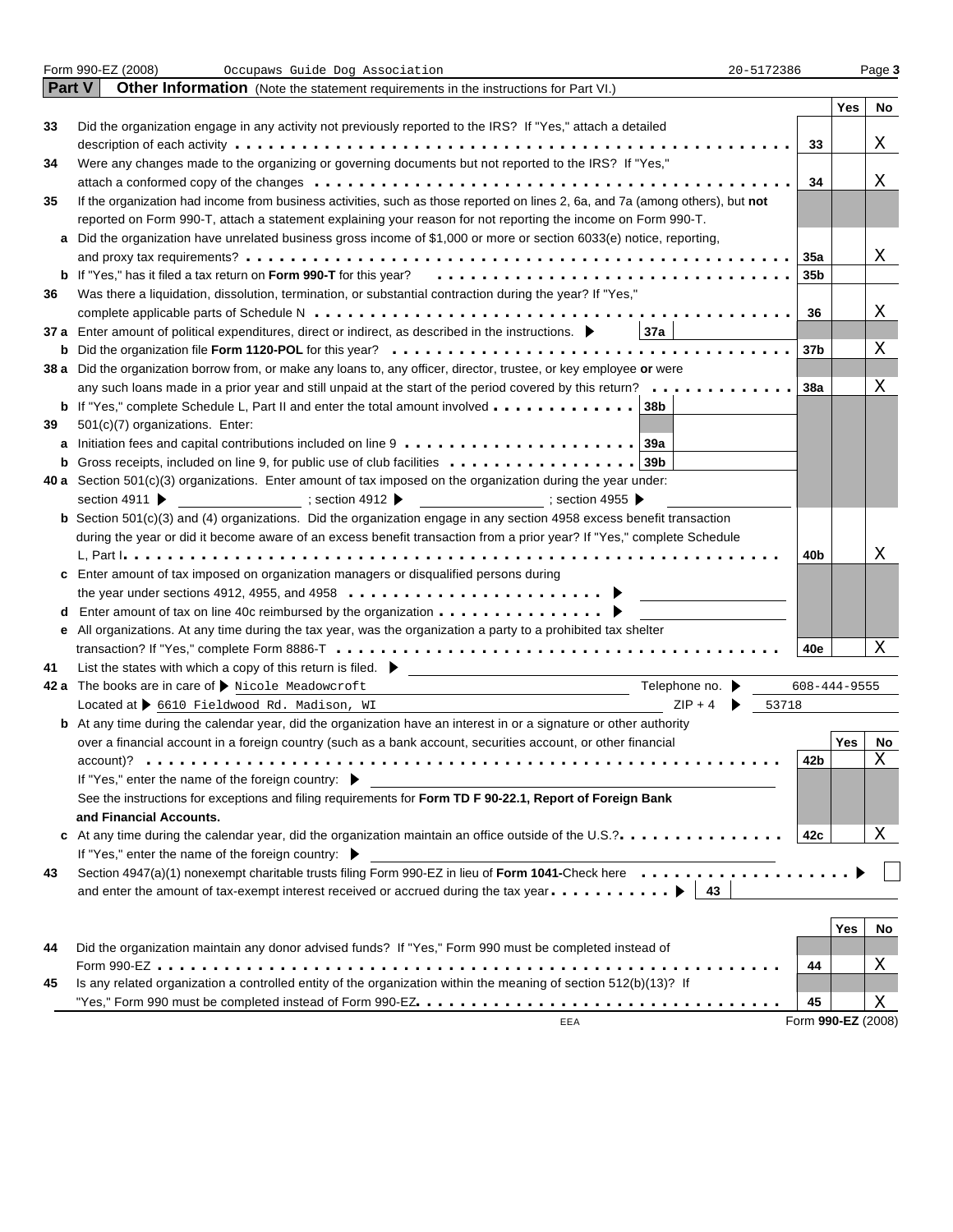|                                                                                                                               | Occupaws Guide Dog Association       | 20-5172386                                                                                                                                                                                                                                                                         |                                                                                                                                                                                                                                                                                                                                                                                                                    |                        | Page 4 |
|-------------------------------------------------------------------------------------------------------------------------------|--------------------------------------|------------------------------------------------------------------------------------------------------------------------------------------------------------------------------------------------------------------------------------------------------------------------------------|--------------------------------------------------------------------------------------------------------------------------------------------------------------------------------------------------------------------------------------------------------------------------------------------------------------------------------------------------------------------------------------------------------------------|------------------------|--------|
|                                                                                                                               |                                      |                                                                                                                                                                                                                                                                                    |                                                                                                                                                                                                                                                                                                                                                                                                                    |                        |        |
|                                                                                                                               |                                      |                                                                                                                                                                                                                                                                                    |                                                                                                                                                                                                                                                                                                                                                                                                                    |                        |        |
|                                                                                                                               |                                      |                                                                                                                                                                                                                                                                                    |                                                                                                                                                                                                                                                                                                                                                                                                                    | Yes                    | No     |
|                                                                                                                               |                                      |                                                                                                                                                                                                                                                                                    |                                                                                                                                                                                                                                                                                                                                                                                                                    |                        | Χ      |
|                                                                                                                               |                                      |                                                                                                                                                                                                                                                                                    |                                                                                                                                                                                                                                                                                                                                                                                                                    |                        | Χ      |
| Is the organization operating a school as described in section $170(b)(1)(A)(ii)$ ? If "Yes," complete Schedule E<br>48<br>48 |                                      |                                                                                                                                                                                                                                                                                    |                                                                                                                                                                                                                                                                                                                                                                                                                    |                        | Χ      |
|                                                                                                                               |                                      |                                                                                                                                                                                                                                                                                    |                                                                                                                                                                                                                                                                                                                                                                                                                    |                        | Χ      |
|                                                                                                                               |                                      |                                                                                                                                                                                                                                                                                    |                                                                                                                                                                                                                                                                                                                                                                                                                    |                        |        |
|                                                                                                                               | Form 990-EZ (2008)<br><b>Part VI</b> | <b>Section 501(c)(3) organizations only.</b> All section $501(c)(3)$ organizations must answer questions 46-49<br>and complete the tables for lines 50 and 51.<br>Did the organization engage in direct or indirect political campaign activities on behalf of or in opposition to | Did the organization engage in lobbying activities? If "Yes," complete Schedule C, Part $\mu \bullet \bullet \bullet \bullet \bullet \bullet \bullet \bullet \bullet \bullet \bullet \bullet \bullet \bullet \bullet \bullet$<br>49 a Did the organization make any transfers to an exempt non-charitable related organization?.<br><b>b</b> If "Yes," was the related organization(s) a section 527 organization? | 46<br>47<br>49a<br>49b |        |

**50** Complete this table for the five highest compensated employees (other than officers, directors, trustees and key employees) who each received more than \$100,000 of compensation from the organization. If there is none, enter "None."

| (a) Name and address of each employee paid more<br>than \$100,000 | (b) Title and average<br>hours per week<br>devoted to position | (c) Compensation | (d) Contributions to<br>employee benefit plans &<br>deferred compensation | (e) Expense<br>account and<br>other allowances |
|-------------------------------------------------------------------|----------------------------------------------------------------|------------------|---------------------------------------------------------------------------|------------------------------------------------|
|                                                                   |                                                                |                  |                                                                           |                                                |
| NONE                                                              |                                                                |                  |                                                                           |                                                |
|                                                                   |                                                                |                  |                                                                           |                                                |
|                                                                   |                                                                |                  |                                                                           |                                                |
|                                                                   |                                                                |                  |                                                                           |                                                |
|                                                                   |                                                                |                  |                                                                           |                                                |
|                                                                   |                                                                |                  |                                                                           |                                                |
|                                                                   |                                                                |                  |                                                                           |                                                |
|                                                                   |                                                                |                  |                                                                           |                                                |
|                                                                   |                                                                |                  |                                                                           |                                                |
| Total number of other employees paid over \$100,000               |                                                                |                  |                                                                           |                                                |

**51** Complete this table for the five highest compensated independent contractors who each received more than \$100,000 of compensation from the organization. If there are none, enter "None."

|                 |                                                       | (a) Name and address of each independent contractor paid more than \$100,000                                                                                                                                                                                                                                             |                                | (b) Type of service                     | (c) Compensation                       |  |  |
|-----------------|-------------------------------------------------------|--------------------------------------------------------------------------------------------------------------------------------------------------------------------------------------------------------------------------------------------------------------------------------------------------------------------------|--------------------------------|-----------------------------------------|----------------------------------------|--|--|
| <b>NONE</b>     |                                                       |                                                                                                                                                                                                                                                                                                                          |                                |                                         |                                        |  |  |
|                 |                                                       |                                                                                                                                                                                                                                                                                                                          |                                |                                         |                                        |  |  |
|                 |                                                       |                                                                                                                                                                                                                                                                                                                          |                                |                                         |                                        |  |  |
|                 |                                                       |                                                                                                                                                                                                                                                                                                                          |                                |                                         |                                        |  |  |
|                 |                                                       |                                                                                                                                                                                                                                                                                                                          |                                |                                         |                                        |  |  |
|                 |                                                       |                                                                                                                                                                                                                                                                                                                          |                                |                                         |                                        |  |  |
|                 |                                                       |                                                                                                                                                                                                                                                                                                                          |                                |                                         |                                        |  |  |
|                 |                                                       |                                                                                                                                                                                                                                                                                                                          |                                |                                         |                                        |  |  |
|                 |                                                       | Total number of other independent contractors each receiving over \$100,000 $\ldots$                                                                                                                                                                                                                                     |                                |                                         |                                        |  |  |
|                 |                                                       | Under penalties of perjury, I declare that I have examined this return, including accompanying schedules and statements, and to the best of my knowledge<br>and belief, it is true, correct, and complete. Declaration of preparer (other than officer) is based on all information of which preparer has any knowledge. |                                |                                         |                                        |  |  |
|                 |                                                       |                                                                                                                                                                                                                                                                                                                          |                                |                                         |                                        |  |  |
| Sign            |                                                       |                                                                                                                                                                                                                                                                                                                          |                                |                                         |                                        |  |  |
| Here            | Signature of officer<br>Nicole Meadowcroft, President |                                                                                                                                                                                                                                                                                                                          |                                | Date                                    |                                        |  |  |
|                 | Type or print name and title.                         |                                                                                                                                                                                                                                                                                                                          |                                |                                         |                                        |  |  |
|                 | Preparer's                                            |                                                                                                                                                                                                                                                                                                                          | Date                           | Check if                                | Preparer's Identifying No. (See inst.) |  |  |
| Paid            | signature                                             |                                                                                                                                                                                                                                                                                                                          | $03 - 05 - 2009$               | self-<br>employed $\blacktriangleright$ |                                        |  |  |
| Preparer's      | Firm's name (or yours                                 |                                                                                                                                                                                                                                                                                                                          | Beckett Tax and Accounting LLC |                                         |                                        |  |  |
| <b>Use Only</b> | if self-employed),<br>address, and ZIP + 4            | 3591 Anderson Street Suite 103                                                                                                                                                                                                                                                                                           |                                |                                         |                                        |  |  |
|                 |                                                       | Madison, WI 53704                                                                                                                                                                                                                                                                                                        |                                | Phone no. ▶                             | $608 - 310 - 8140$                     |  |  |
|                 |                                                       | May the IRS discuss this return with the preparer shown above? See instructions $\cdots$                                                                                                                                                                                                                                 |                                |                                         | ΙX<br>Yes<br>No<br><u>. D</u>          |  |  |
|                 |                                                       |                                                                                                                                                                                                                                                                                                                          | EEA                            |                                         | Form 990-EZ (2008)                     |  |  |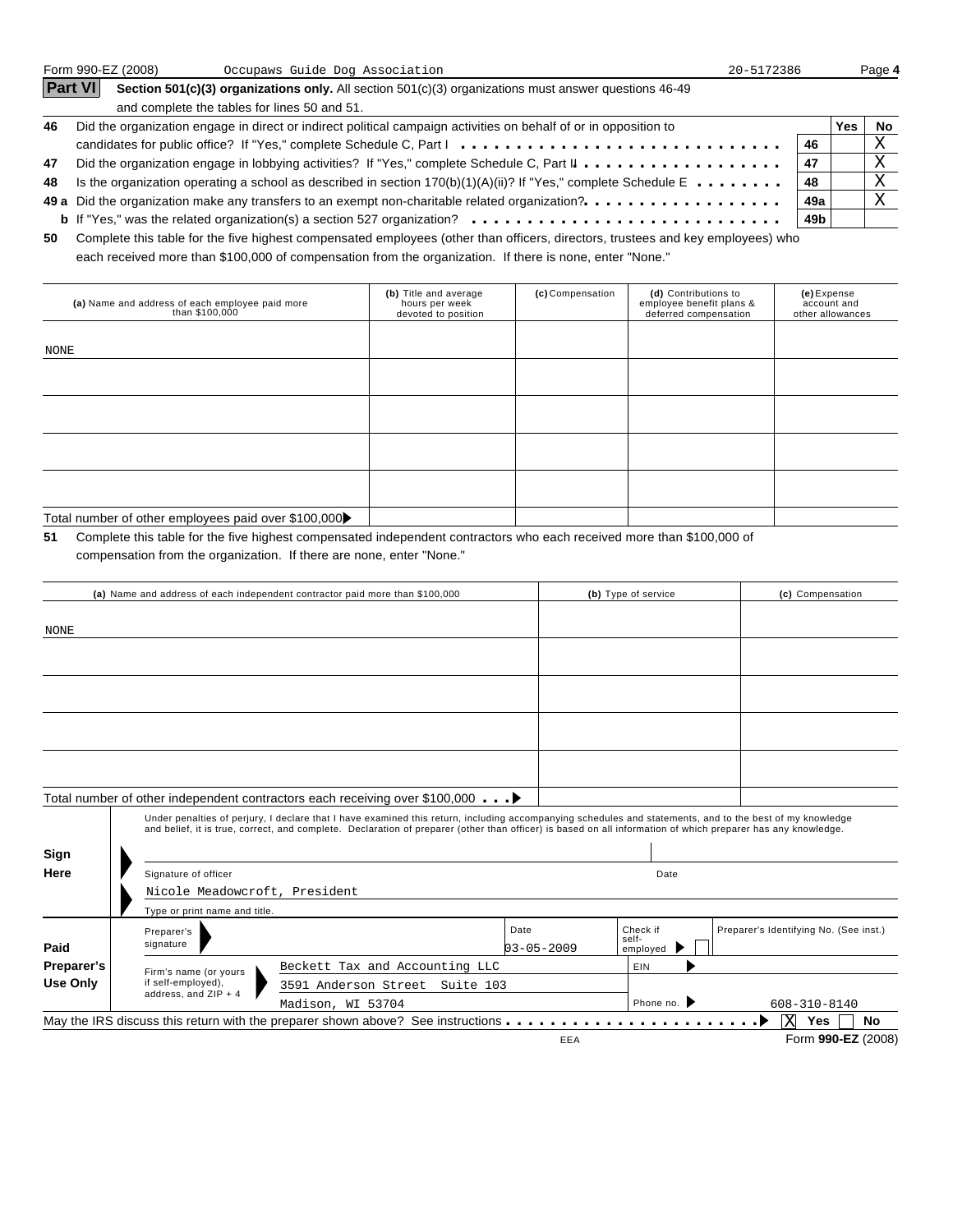|                                                                                                                                                              | <b>SCHEDULE A</b>                    |                                                            |                                                                                                                                                                                                                                                              |     |                                  |     |                          |                      |                                       | OMB No. 1545-0047     |                 |    |
|--------------------------------------------------------------------------------------------------------------------------------------------------------------|--------------------------------------|------------------------------------------------------------|--------------------------------------------------------------------------------------------------------------------------------------------------------------------------------------------------------------------------------------------------------------|-----|----------------------------------|-----|--------------------------|----------------------|---------------------------------------|-----------------------|-----------------|----|
| <b>Public Charity Status and Public Support</b><br>(Form 990 or 990-EZ)<br>To be completed by all section $501(c)(3)$ organizations and section $4947(a)(1)$ |                                      |                                                            |                                                                                                                                                                                                                                                              |     |                                  |     |                          | 2008                 |                                       |                       |                 |    |
|                                                                                                                                                              |                                      |                                                            | nonexempt charitable trusts.                                                                                                                                                                                                                                 |     |                                  |     |                          |                      |                                       | <b>Open to Public</b> |                 |    |
| Department of the Treasury<br>Attach to Form 990 or Form 990-EZ. ▶ See separate instructions.<br>Internal Revenue Service                                    |                                      |                                                            |                                                                                                                                                                                                                                                              |     |                                  |     |                          | Inspection           |                                       |                       |                 |    |
|                                                                                                                                                              | Name of the organization             |                                                            |                                                                                                                                                                                                                                                              |     |                                  |     |                          |                      | <b>Employer identification number</b> |                       |                 |    |
|                                                                                                                                                              | Occupaws Guide Dog Association       |                                                            |                                                                                                                                                                                                                                                              |     |                                  |     |                          |                      | 20-5172386                            |                       |                 |    |
| Part I                                                                                                                                                       |                                      |                                                            | Reason for Public Charity Status (All organizations must complete this part.) (see instructions)                                                                                                                                                             |     |                                  |     |                          |                      |                                       |                       |                 |    |
|                                                                                                                                                              |                                      |                                                            | The organization is not a private foundation because it is: (Please check only one organization.)                                                                                                                                                            |     |                                  |     |                          |                      |                                       |                       |                 |    |
| 1                                                                                                                                                            |                                      |                                                            | A church, convention of churches, or association of churches described in section 170(b)(1)(A)(i).                                                                                                                                                           |     |                                  |     |                          |                      |                                       |                       |                 |    |
| 2<br>3                                                                                                                                                       |                                      |                                                            | A school described in section 170(b)(1)(A)(ii). (Attach Schedule E.)<br>A hospital or a cooperative hospital service organization described in section 170(b)(1)(A)(iii). (Attach Schedule H.)                                                               |     |                                  |     |                          |                      |                                       |                       |                 |    |
| 4                                                                                                                                                            |                                      |                                                            | A medical research organization operated in conjunction with a hospital described in section 170(b)(1)(A)(iii). Enter the hospital's name,                                                                                                                   |     |                                  |     |                          |                      |                                       |                       |                 |    |
|                                                                                                                                                              | city, and state:                     |                                                            |                                                                                                                                                                                                                                                              |     |                                  |     |                          |                      |                                       |                       |                 |    |
| 5                                                                                                                                                            |                                      |                                                            | An organization operated for the benefit of a college or university owned or operated by a governmental unit described in                                                                                                                                    |     |                                  |     |                          |                      |                                       |                       |                 |    |
|                                                                                                                                                              |                                      | section 170(b)(1)(A)(iv). (Complete Part II.)              |                                                                                                                                                                                                                                                              |     |                                  |     |                          |                      |                                       |                       |                 |    |
| 6                                                                                                                                                            |                                      |                                                            | A federal, state, or local government or governmental unit described in section 170(b)(1)(A)(v).                                                                                                                                                             |     |                                  |     |                          |                      |                                       |                       |                 |    |
| 7                                                                                                                                                            |                                      |                                                            | An organization that normally receives a substantial part of its support from a governmental unit or from the general public                                                                                                                                 |     |                                  |     |                          |                      |                                       |                       |                 |    |
|                                                                                                                                                              |                                      | described in section 170(b)(1)(A)(vi). (Complete Part II.) |                                                                                                                                                                                                                                                              |     |                                  |     |                          |                      |                                       |                       |                 |    |
| 8                                                                                                                                                            | <u>X</u>                             |                                                            | A community trust described in section 170(b)(1)(A)(vi). (Complete Part II.)                                                                                                                                                                                 |     |                                  |     |                          |                      |                                       |                       |                 |    |
| 9                                                                                                                                                            |                                      |                                                            | An organization that normally receives: (1) more than 33 1/3% of its support from contributions, membership fees, and gross<br>receipts from activities related to its exempt functions - subject to certain exceptions, and (2) no more than 33 1/3% of its |     |                                  |     |                          |                      |                                       |                       |                 |    |
|                                                                                                                                                              |                                      |                                                            | support from gross investment income and unrelated business taxable income (less section 511 tax) from businesses                                                                                                                                            |     |                                  |     |                          |                      |                                       |                       |                 |    |
|                                                                                                                                                              |                                      |                                                            | acquired by the organization after June 30, 1975. See section 509(a)(2). (Complete Part III.)                                                                                                                                                                |     |                                  |     |                          |                      |                                       |                       |                 |    |
| 10                                                                                                                                                           |                                      |                                                            | An organization organized and operated exclusively to test for public safety. See section 509(a)(4). (see instructions)                                                                                                                                      |     |                                  |     |                          |                      |                                       |                       |                 |    |
| 11                                                                                                                                                           |                                      |                                                            | An organization organized and operated exclusively for the benefit of, to perform the functions of, or to carry out the                                                                                                                                      |     |                                  |     |                          |                      |                                       |                       |                 |    |
|                                                                                                                                                              |                                      |                                                            | purposes of one or more publicly supported organizations described in section $509(a)(1)$ or section $509(a)(2)$ . See section                                                                                                                               |     |                                  |     |                          |                      |                                       |                       |                 |    |
|                                                                                                                                                              |                                      |                                                            | 509(a)(3). Check the box that describes the type of supporting organization and complete lines 11e through 11h.                                                                                                                                              |     |                                  |     |                          |                      |                                       |                       |                 |    |
|                                                                                                                                                              | $\Box$ Type I<br>a                   | b<br>Type II                                               | $c \mid \cdot$<br>By checking this box, I certify that the organization is not controlled directly or indirectly by one or more disqualified                                                                                                                 |     | Type III-Functionally integrated |     |                          | d                    |                                       | Type III-Other        |                 |    |
| е                                                                                                                                                            |                                      |                                                            | persons other than foundation managers and other than one or more publicly supported organizations described in section                                                                                                                                      |     |                                  |     |                          |                      |                                       |                       |                 |    |
|                                                                                                                                                              | $509(a)(1)$ or section $509(a)(2)$ . |                                                            |                                                                                                                                                                                                                                                              |     |                                  |     |                          |                      |                                       |                       |                 |    |
| f                                                                                                                                                            |                                      |                                                            | If the organization received a written determination from the IRS that it is a Type I, Type II, or Type III supporting                                                                                                                                       |     |                                  |     |                          |                      |                                       |                       |                 |    |
|                                                                                                                                                              |                                      | organization, check this box                               |                                                                                                                                                                                                                                                              |     |                                  |     |                          |                      |                                       |                       |                 |    |
| g                                                                                                                                                            |                                      |                                                            | Since August 17, 2006, has the organization accepted any gift or contribution from any of the                                                                                                                                                                |     |                                  |     |                          |                      |                                       |                       |                 |    |
|                                                                                                                                                              | following persons?                   |                                                            |                                                                                                                                                                                                                                                              |     |                                  |     |                          |                      |                                       |                       |                 |    |
|                                                                                                                                                              | (i)                                  |                                                            | A person who directly or indirectly controls, either alone or together with persons described in (ii)                                                                                                                                                        |     |                                  |     |                          |                      |                                       |                       | Yes             | No |
|                                                                                                                                                              | (ii)                                 |                                                            | and (iii) below, the governing body of the supported organization?<br>A family member of a person described in (i) above?                                                                                                                                    |     |                                  |     |                          |                      |                                       | 11g(i)                |                 |    |
|                                                                                                                                                              |                                      |                                                            | (iii) A 35% controlled entity of a person described in (i) or (ii) above? $\cdots$ $\cdots$ $\cdots$                                                                                                                                                         |     |                                  |     |                          |                      |                                       | 11g(ii)<br>11g(iii)   |                 |    |
| h                                                                                                                                                            |                                      |                                                            | Provide the following information about the organizations the organization supports.                                                                                                                                                                         |     |                                  |     |                          |                      |                                       |                       |                 |    |
|                                                                                                                                                              | (i) Name of supported                | (ii) EIN                                                   | (iii) Type of organization                                                                                                                                                                                                                                   |     | (iv) Is the organization         |     | (v) Did you notify       |                      | (vi) Is the                           |                       | (vii) Amount of |    |
|                                                                                                                                                              | organization                         |                                                            | (described on lines 1-9                                                                                                                                                                                                                                      |     | in col. (i) listed in your       |     | the organization in col. | (i) organized in the | organization in col.                  |                       | support         |    |
|                                                                                                                                                              |                                      |                                                            | above or IRC section<br>(see instructions)                                                                                                                                                                                                                   |     | governing document?              |     | (i) of your support?     |                      | U.S.?                                 |                       |                 |    |
|                                                                                                                                                              |                                      |                                                            |                                                                                                                                                                                                                                                              | Yes | No                               | Yes | No                       | Yes                  | No                                    |                       |                 |    |
|                                                                                                                                                              |                                      |                                                            |                                                                                                                                                                                                                                                              |     |                                  |     |                          |                      |                                       |                       |                 |    |
|                                                                                                                                                              |                                      |                                                            |                                                                                                                                                                                                                                                              |     |                                  |     |                          |                      |                                       |                       |                 |    |
|                                                                                                                                                              |                                      |                                                            |                                                                                                                                                                                                                                                              |     |                                  |     |                          |                      |                                       |                       |                 |    |
|                                                                                                                                                              |                                      |                                                            |                                                                                                                                                                                                                                                              |     |                                  |     |                          |                      |                                       |                       |                 |    |
|                                                                                                                                                              |                                      |                                                            |                                                                                                                                                                                                                                                              |     |                                  |     |                          |                      |                                       |                       |                 |    |
|                                                                                                                                                              |                                      |                                                            |                                                                                                                                                                                                                                                              |     |                                  |     |                          |                      |                                       |                       |                 |    |
|                                                                                                                                                              |                                      |                                                            |                                                                                                                                                                                                                                                              |     |                                  |     |                          |                      |                                       |                       |                 |    |
|                                                                                                                                                              |                                      |                                                            |                                                                                                                                                                                                                                                              |     |                                  |     |                          |                      |                                       |                       |                 |    |
|                                                                                                                                                              |                                      |                                                            |                                                                                                                                                                                                                                                              |     |                                  |     |                          |                      |                                       |                       |                 |    |
| Total                                                                                                                                                        |                                      |                                                            |                                                                                                                                                                                                                                                              |     |                                  |     |                          |                      |                                       |                       |                 |    |

**For Privacy Act and Paperwork Reduction Act Notice, see the Instructions for Form 990.**

**Schedule A (Form 990 or 990-EZ) 2008**

EEA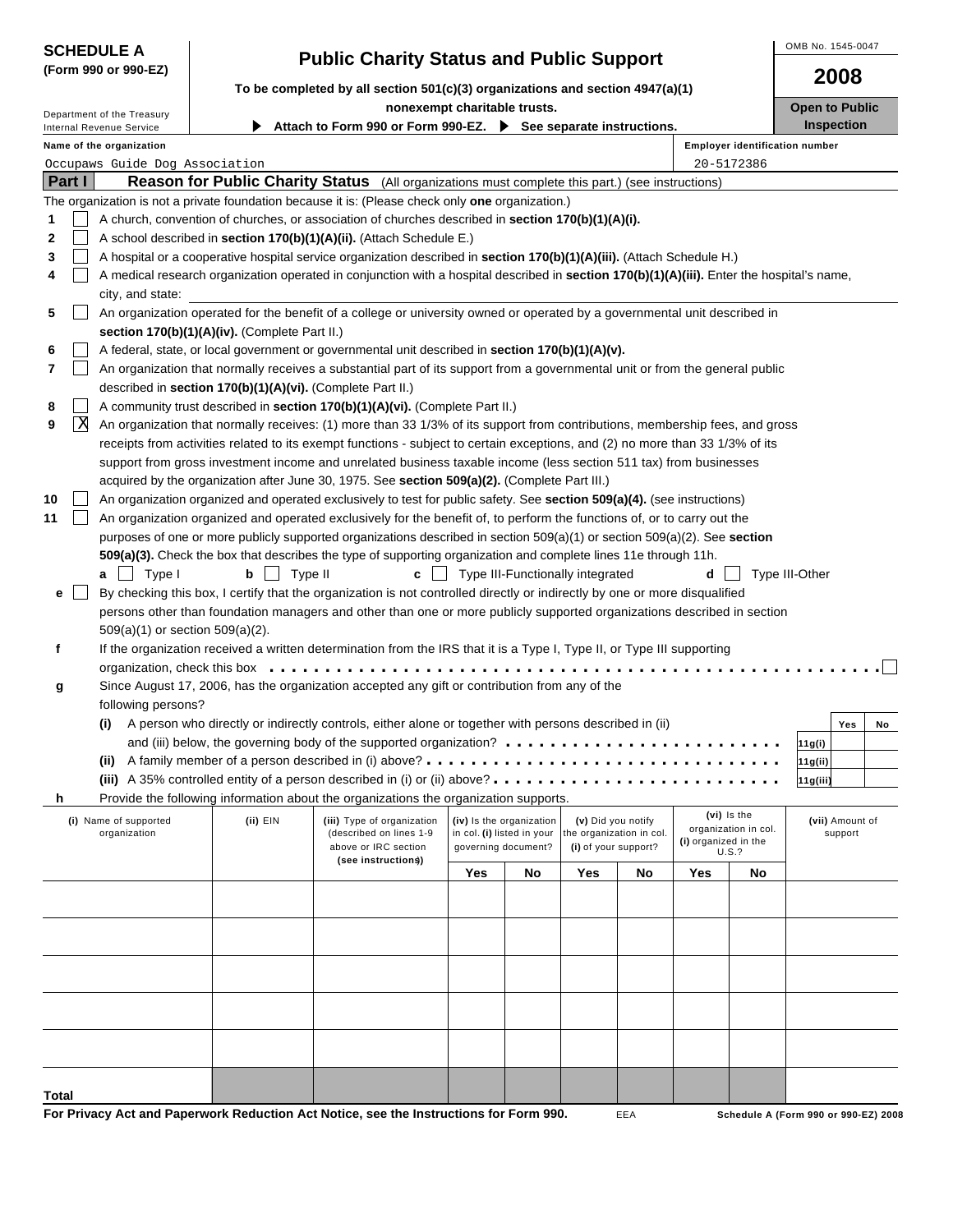|     | Schedule A (Form 990 or 990-EZ) 2008                                                                                                                                                                                                                                                                  | Occupaws Guide Dog Association |          |          |            | 20-5172386 | Page 2    |
|-----|-------------------------------------------------------------------------------------------------------------------------------------------------------------------------------------------------------------------------------------------------------------------------------------------------------|--------------------------------|----------|----------|------------|------------|-----------|
|     | Support Schedule for Organizations Described in Sections 170(b)(1)(A)(iv) and 170(b)(1)(A)(vi)<br>Part II                                                                                                                                                                                             |                                |          |          |            |            |           |
|     | (Complete only if you checked the box on line 5, 7, or 8 of Part I.)                                                                                                                                                                                                                                  |                                |          |          |            |            |           |
|     | <b>Section A. Public Support</b>                                                                                                                                                                                                                                                                      |                                |          |          |            |            |           |
|     | Calendar year (or fiscal year beginning in)                                                                                                                                                                                                                                                           | (a) 2004                       | (b) 2005 | (c) 2006 | $(d)$ 2007 | $(e)$ 2008 | (f) Total |
| 1   | Gifts, grants, contributions, and<br>membership fees received. (Do not<br>include any "unusual grants.") $\cdots$                                                                                                                                                                                     |                                |          |          |            |            |           |
| 2   | Tax revenues levied for the organization's<br>benefit and either paid to or expended on                                                                                                                                                                                                               |                                |          |          |            |            |           |
| 3   | The value of services or facilities<br>furnished by a governmental unit to the<br>organization without charge                                                                                                                                                                                         |                                |          |          |            |            |           |
| 4   | Total. Add lines 1-3                                                                                                                                                                                                                                                                                  |                                |          |          |            |            |           |
| 5   | The portion of total contributions by each                                                                                                                                                                                                                                                            |                                |          |          |            |            |           |
|     | person (other than a governmental unit or                                                                                                                                                                                                                                                             |                                |          |          |            |            |           |
|     | publicly supported organization) included                                                                                                                                                                                                                                                             |                                |          |          |            |            |           |
|     | on line 1 that exceeds 2% of the amount                                                                                                                                                                                                                                                               |                                |          |          |            |            |           |
|     | shown on line 11, column (f) $\bullet \bullet \bullet \bullet \bullet \bullet \bullet \bullet \bullet$                                                                                                                                                                                                |                                |          |          |            |            |           |
| 6   | <b>Public support.</b> Subtract line 5 from line 4                                                                                                                                                                                                                                                    |                                |          |          |            |            |           |
|     | <b>Section B. Total Support</b>                                                                                                                                                                                                                                                                       |                                |          |          |            |            |           |
|     | Calendar year (or fiscal year beginning in)                                                                                                                                                                                                                                                           | (a) 2004                       | (b) 2005 | (c) 2006 | (d) $2007$ | $(e)$ 2008 | (f) Total |
| 7   | Amounts from line $4 \cdot \cdot \cdot \cdot \cdot$                                                                                                                                                                                                                                                   |                                |          |          |            |            |           |
| 8   | Gross income from interest, dividends,<br>payments received on securities loans,<br>rents, royalties and income from similar<br>sources $\cdots$                                                                                                                                                      |                                |          |          |            |            |           |
| 9   | Net income from unrelated business<br>activities, whether or not the business is<br>regularly carried on                                                                                                                                                                                              |                                |          |          |            |            |           |
| 10  | Other income. Do not include gain or<br>loss from the sale of capital assets<br>(Explain in Part IV.)                                                                                                                                                                                                 |                                |          |          |            |            |           |
| 11  | Total support. Add lines 7 through 10                                                                                                                                                                                                                                                                 |                                |          |          |            |            |           |
| 12  |                                                                                                                                                                                                                                                                                                       |                                |          |          |            | 12         |           |
| 13  | First five years. If the Form 990 is for the organization's first, second, third, fourth, or fifth tax year as a section 501(c)(3) organization,<br>check this box and stop here <b>experience of the context of the context</b> of the check this box and stop here <b>experience of the context</b> |                                |          |          |            |            |           |
|     | <b>Section C. Computation of Public Support Percentage</b>                                                                                                                                                                                                                                            |                                |          |          |            |            |           |
| 14  | Public support percentage for 2008 (line 6, column (f) divided by line 11, column (f)) $\cdots$ $\cdots$ $\cdots$ $\cdots$ $\cdots$                                                                                                                                                                   |                                |          |          |            | 14         | ℅         |
| 15  | Public support percentage from 2007 Schedule A, Part IV-A, line 26f                                                                                                                                                                                                                                   |                                |          |          |            | 15         | %         |
| 16a | 33 1/3% support test - 2008. If the organization did not check the box on line 13, and line 14 is 33 1/3% or more, check this box                                                                                                                                                                     |                                |          |          |            |            |           |
|     | and stop here. The organization qualifies as a publicly supported organization                                                                                                                                                                                                                        |                                |          |          |            |            |           |
| b   | 33 1/3% support test - 2007. If the organization did not check a box on line 13 or 16a, and line 15 is 33 1/3% or more, check this                                                                                                                                                                    |                                |          |          |            |            |           |
|     | box and stop here. The organization qualifies as a publicly supported organization                                                                                                                                                                                                                    |                                |          |          |            |            |           |
|     | 17a 10%-facts-and-circumstances test - 2008. If the organization did not check a box on line 13, 16a, or 16b, and line 14 is 10% or                                                                                                                                                                   |                                |          |          |            |            |           |
|     | more, and if the organization meets the "facts-and-circumstances" test, check this box and stop here. Explain in Part IV how the                                                                                                                                                                      |                                |          |          |            |            |           |
|     | organization meets the "facts-and-circumstances" test. The organization qualifies as a publicly supported organization                                                                                                                                                                                |                                |          |          |            |            |           |
| b   | 10%-facts-and-circumstances test - 2007. If the organization did not check a box on line 13, 16a, 16b, or 17a, and line 15 is 10% or                                                                                                                                                                  |                                |          |          |            |            |           |
|     | more, and if the organization meets the "facts-and-circumstances" test, check this box and stop here. Explain in Part IV how the                                                                                                                                                                      |                                |          |          |            |            |           |
| 18  | organization meets the "facts-and-circumstances" test. The organization qualifies as a publicly supported organization<br>Private foundation. If the organization did not check a box on line 13, 16a, 16b, 17a, or 17b, check this box and see instructions                                          |                                |          |          |            |            |           |

**Schedule A (Form 990 or 990-EZ) 2008**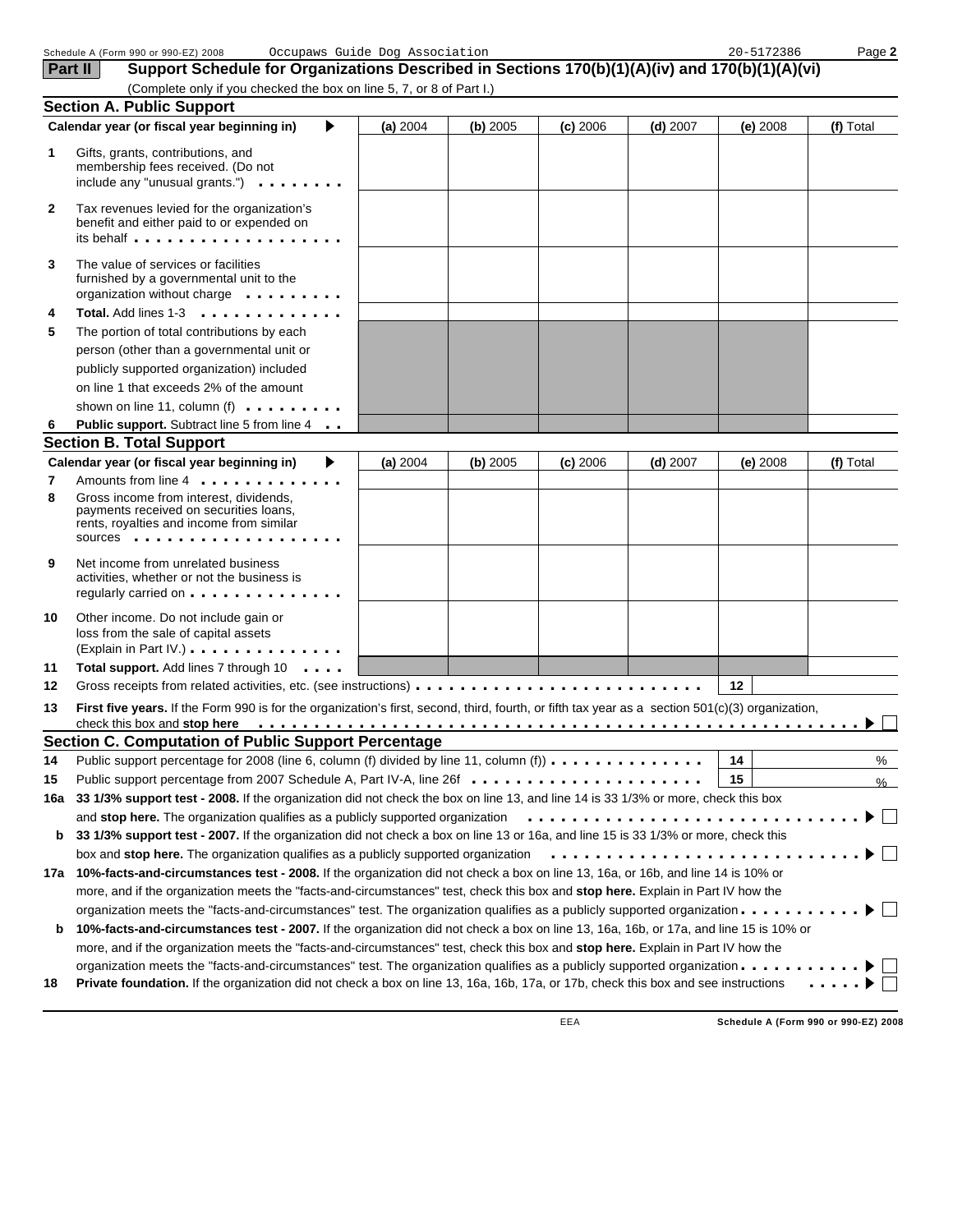#### **Part III Support Schedule for Organizations Described in Section 509(a)(2) Section A. Public Support Section B. Total Support Section C. Computation of Public Support Percentage Section D. Computation of Investment Income Percentage 1 2 3 4 5 6 7a b c** Add lines 7a and 7b **............. 8 9 10a** Gross income from interest, dividends, **b** Unrelated business taxable income (less **c** Add lines 10a and 10b **............ 11 12 13 14** 15 Public support percentage for 2008 (line 8, column (f) divided by line 13, column (f)) **.....................** 15 **15** 10:00 % 16 Public support percentage from 2007 Schedule A, Part IV-A, line 27g **.....................** 16 | **17** Investment income percentage for 2008 (line 10c, column (f) divided by line 13, column (f))  $\cdots \cdots \cdots \cdots$  | 17 | 0.00 % 18 Investment income percentage from 2007 Schedule A, Part IV-A, line 27h  $\cdots \cdots \cdots \cdots \cdots \cdots$  18 **19a 33 1/3% support tests - 2008.** If the organization did not check the box on line 14, and line 15 is more than 33 1/3%, and line 17 is **b 33 1/3% support tests - 2007.** If the organization did not check a box on line 14 or line 19a, and line 16 is more than 33 1/3%, and line 18 **20** (Complete only if you checked the box on line 9 of Part I.) **Calendar year (or fiscal year beginning in) (a)** 2004 **(b)** 2005 **(c)** 2006 **(d)** 2007 **(e)** 2008 **(f)** Total Gifts, grants, contributions, and membership fees received. (Do not include any "unusual grants.") •• Gross receipts from admissions, merchandise sold or services performed, or facilities furnished in any activity that is related to the organization's tax-exempt purpose **.....** Gross receipts from activities that are not an unrelated trade or business under section 513 **.** Tax revenues levied for the organization's benefit and either paid to or expended on its behalf **...................** The value of services or facilities furnished by a governmental unit to the organization without charge **......... Total.** Add lines 1-5 **.............** Amounts included on lines 1, 2, and 3 received from disqualified persons **......** Amounts included on lines 2 and 3 received from other than disqualified persons that exceed the greater of 1% of the total of lines 9, 10c, 11, and 12 for the year or \$5,000 **. . . . . . . . . Public support** (Subtract line 7c from line 6.) **Calendar year (or fiscal year beginning in) (a)** 2004 **(b)** 2005 **(c)** 2006 **(d)** 2007 **(e)** 2008 **(f)** Total Amounts from line 6 **............** payments received on securities loans, rents, royalties and income from similar sources **...................** section 511 taxes) from businesses acquired after June 30, 1975 **.........** Net income from unrelated business activities not included in line 10b, whether or not the business is regularly **Carried on .....................** Other income. Do not include gain or loss from the sale of capital assets (Explain in Part IV.) **.............. Total support.** (Add lines 9, 10c, 11, and 12.) First five years. If the Form 990 is for the organization's first, second, third, fourth, or fifth tax year as a section 501(c)(3) organization, check this box and **stop here ......................................................** not more than 33 1/3%, check this box and **stop here.** The organization qualifies as a publicly supported organization **...........** is not more than 33 1/3%, check this box and **stop here.** The organization qualifies as a publicly supported organization  $\cdots$ ..... **Private Foundation:** If the organization did not check a box on line 14, 19a, or 19b, check this box and see instructions **........ .......... ..........** 42,213 42,213 42,213 42,213 42,213 42,213 42,213 42,213  $\blacktriangleright$   $\triangleright$ 0.00 0.00

Occupaws Guide Dog Association 20-5172386

Schedule A (Form 990 or 990-EZ) 2008

**Schedule A (Form 990 or 990-EZ) 2008**

Page **3**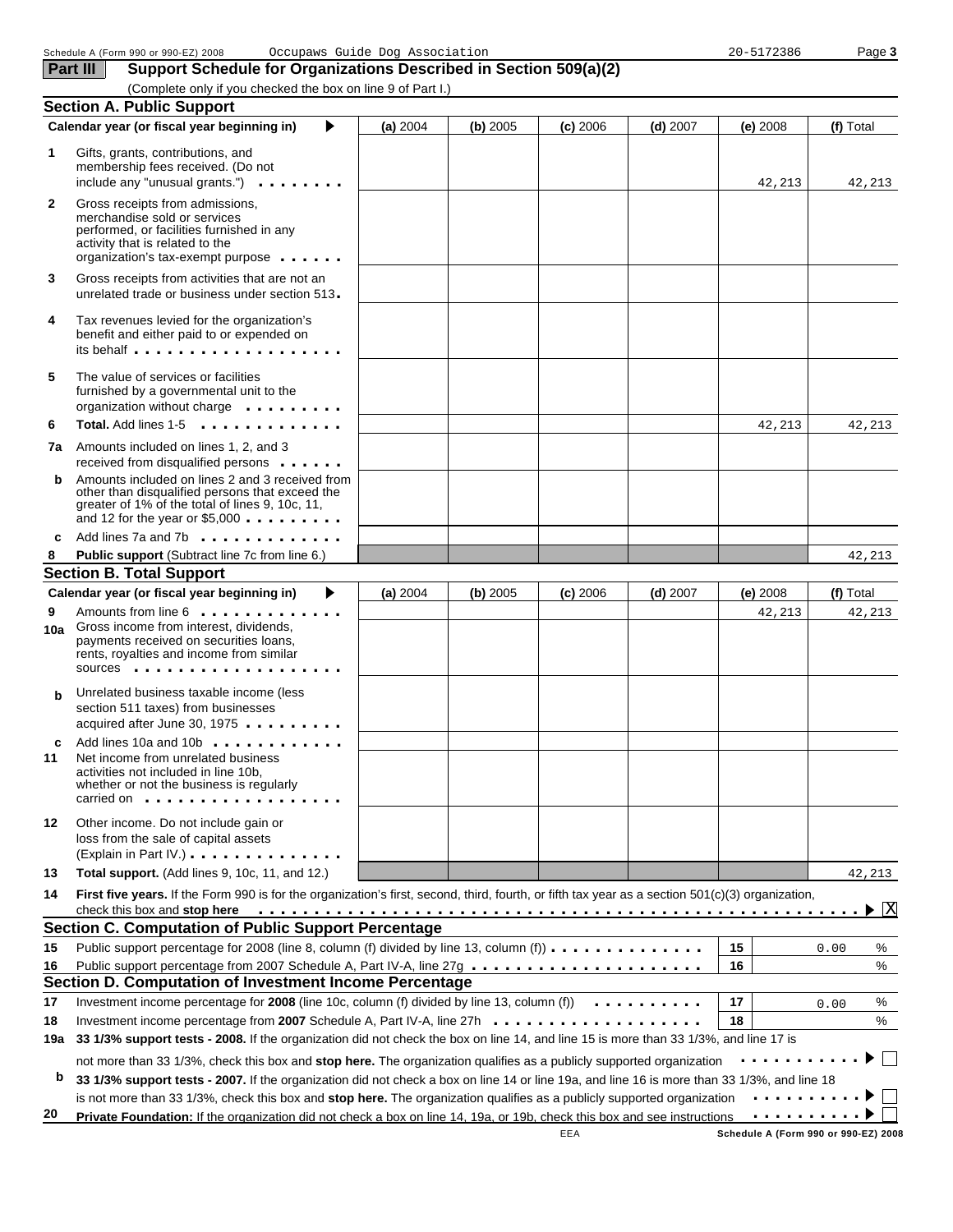| 8879-EO<br>Form                                                                                                                                     | For calendar year 2008, or fiscal year beginning example and ending state and ending                                                                                                                                                                                                                                                                                                                                                                                                                                                                                                                                                                                                                                                                                                                                                                                                                                                                                                                                                                                                                                                                                                                                                                                                                                                                                                                                                                                                                                                                                                                                                                                              | <b>IRS e-file Signature Authorization</b><br>for an Exempt Organization                       |                                                                      | OMB No. 1545-1878                     |
|-----------------------------------------------------------------------------------------------------------------------------------------------------|-----------------------------------------------------------------------------------------------------------------------------------------------------------------------------------------------------------------------------------------------------------------------------------------------------------------------------------------------------------------------------------------------------------------------------------------------------------------------------------------------------------------------------------------------------------------------------------------------------------------------------------------------------------------------------------------------------------------------------------------------------------------------------------------------------------------------------------------------------------------------------------------------------------------------------------------------------------------------------------------------------------------------------------------------------------------------------------------------------------------------------------------------------------------------------------------------------------------------------------------------------------------------------------------------------------------------------------------------------------------------------------------------------------------------------------------------------------------------------------------------------------------------------------------------------------------------------------------------------------------------------------------------------------------------------------|-----------------------------------------------------------------------------------------------|----------------------------------------------------------------------|---------------------------------------|
| Do not send to the IRS. Keep for your records.<br>Department of the Treasury<br>$\blacktriangleright$ See instructions.<br>Internal Revenue Service |                                                                                                                                                                                                                                                                                                                                                                                                                                                                                                                                                                                                                                                                                                                                                                                                                                                                                                                                                                                                                                                                                                                                                                                                                                                                                                                                                                                                                                                                                                                                                                                                                                                                                   |                                                                                               |                                                                      |                                       |
| Name of exempt organization<br>Name and title of officer                                                                                            | Occupaws Guide Dog Association                                                                                                                                                                                                                                                                                                                                                                                                                                                                                                                                                                                                                                                                                                                                                                                                                                                                                                                                                                                                                                                                                                                                                                                                                                                                                                                                                                                                                                                                                                                                                                                                                                                    |                                                                                               | 20-5172386                                                           | <b>Employer identification number</b> |
|                                                                                                                                                     | Nicole Meadowcroft, President                                                                                                                                                                                                                                                                                                                                                                                                                                                                                                                                                                                                                                                                                                                                                                                                                                                                                                                                                                                                                                                                                                                                                                                                                                                                                                                                                                                                                                                                                                                                                                                                                                                     |                                                                                               |                                                                      |                                       |
| Part I                                                                                                                                              | Type of Return and Return Information (Whole Dollars Only)                                                                                                                                                                                                                                                                                                                                                                                                                                                                                                                                                                                                                                                                                                                                                                                                                                                                                                                                                                                                                                                                                                                                                                                                                                                                                                                                                                                                                                                                                                                                                                                                                        |                                                                                               |                                                                      |                                       |
|                                                                                                                                                     | Check the box for the return for which you are using this Form 8879-EO and enter the applicable amount from the return if<br>any. If you check the box on line 1a, 2a, 3a, 4a, or 5a, below, and the amount on that line for the return for which you are<br>filing this form was blank, then leave line 1b, 2b, 3b, 4b, or 5b, whichever is applicable, blank (do not enter -0-). But, if you<br>entered -0- on the return, then enter -0- on the applicable line below. Do not complete more than 1 line in Part I.                                                                                                                                                                                                                                                                                                                                                                                                                                                                                                                                                                                                                                                                                                                                                                                                                                                                                                                                                                                                                                                                                                                                                             |                                                                                               |                                                                      |                                       |
| 1a Form 990 check here ▶                                                                                                                            |                                                                                                                                                                                                                                                                                                                                                                                                                                                                                                                                                                                                                                                                                                                                                                                                                                                                                                                                                                                                                                                                                                                                                                                                                                                                                                                                                                                                                                                                                                                                                                                                                                                                                   |                                                                                               |                                                                      |                                       |
| 2a Form 990-EZ check here                                                                                                                           | ▶∣X                                                                                                                                                                                                                                                                                                                                                                                                                                                                                                                                                                                                                                                                                                                                                                                                                                                                                                                                                                                                                                                                                                                                                                                                                                                                                                                                                                                                                                                                                                                                                                                                                                                                               | <b>b</b> Total revenue, if any (Form 990-EZ, line 9) <b></b> 2b                               |                                                                      | 42,213                                |
| 3a Form 1120-POL check here<br>4a Form 990-PF check here                                                                                            |                                                                                                                                                                                                                                                                                                                                                                                                                                                                                                                                                                                                                                                                                                                                                                                                                                                                                                                                                                                                                                                                                                                                                                                                                                                                                                                                                                                                                                                                                                                                                                                                                                                                                   | <b>b</b> Tax based on investment income (Form 990-PF, Part VI, line 5) $\cdots \cdots \cdots$ |                                                                      |                                       |
| 5a Form 8868 check here $\blacktriangleright$                                                                                                       |                                                                                                                                                                                                                                                                                                                                                                                                                                                                                                                                                                                                                                                                                                                                                                                                                                                                                                                                                                                                                                                                                                                                                                                                                                                                                                                                                                                                                                                                                                                                                                                                                                                                                   |                                                                                               |                                                                      |                                       |
|                                                                                                                                                     |                                                                                                                                                                                                                                                                                                                                                                                                                                                                                                                                                                                                                                                                                                                                                                                                                                                                                                                                                                                                                                                                                                                                                                                                                                                                                                                                                                                                                                                                                                                                                                                                                                                                                   |                                                                                               |                                                                      |                                       |
| Part II                                                                                                                                             | Declaration and Signature Authorization of Officer                                                                                                                                                                                                                                                                                                                                                                                                                                                                                                                                                                                                                                                                                                                                                                                                                                                                                                                                                                                                                                                                                                                                                                                                                                                                                                                                                                                                                                                                                                                                                                                                                                |                                                                                               |                                                                      |                                       |
|                                                                                                                                                     | 2008 electronic return and accompanying schedules and statements and to the best of my knowledge and belief, they are true,<br>correct, and complete. I further declare that the amount in Part I above is the amount shown on the copy of the organization's<br>electronic return. I consent to allow my intermediate service provider, transmitter, or electronic return originator (ERO) to send the<br>organization's return to the IRS and to receive from the IRS (a) an acknowledgement of receipt or reason for rejection of the<br>transmission, (b) an indication of any refund offset, (c) the reason for any delay in processing the return or refund, and (d) the date<br>of any refund. If applicable, I authorize the U.S. Treasury and its designated Financial Agent to initiate an electronic funds withdrawal<br>(direct debit) entry to the financial institution account indicated in the tax preparation software for payment of the organization's<br>federal taxes owed on this return, and the financial institution to debit the entry to this account. To revoke a payment, I must contact<br>the U.S. Treasury Financial Agent at 1-888-353-4537 no later than 2 business days prior to the payment (settlement) date. I also<br>authorize the financial institutions involved in the processing of the electronic payment of taxes to receive confidential information<br>necessary to answer inquiries and resolve issues related to the payment. I have selected a personal identification number (PIN) as<br>my signature for the organization's electronic return and, if applicable, the organization's consent to electronic funds withdrawal. |                                                                                               |                                                                      |                                       |
| Officer's PIN: check one box only                                                                                                                   |                                                                                                                                                                                                                                                                                                                                                                                                                                                                                                                                                                                                                                                                                                                                                                                                                                                                                                                                                                                                                                                                                                                                                                                                                                                                                                                                                                                                                                                                                                                                                                                                                                                                                   |                                                                                               |                                                                      |                                       |
| authorize                                                                                                                                           | ERO firm name                                                                                                                                                                                                                                                                                                                                                                                                                                                                                                                                                                                                                                                                                                                                                                                                                                                                                                                                                                                                                                                                                                                                                                                                                                                                                                                                                                                                                                                                                                                                                                                                                                                                     | to enter my PIN                                                                               | as my signature<br>Enter five numbers, but<br>do not enter all zeros |                                       |
|                                                                                                                                                     | on the organization's tax year 2008 electronically filed return. If I have indicated within this return that a copy of the return<br>is being filed with a state agency(ies) regulating charities as part of the IRS Fed/State program, I also authorize the<br>aforementioned ERO to enter my PIN on the return's disclosure consent screen.                                                                                                                                                                                                                                                                                                                                                                                                                                                                                                                                                                                                                                                                                                                                                                                                                                                                                                                                                                                                                                                                                                                                                                                                                                                                                                                                     |                                                                                               |                                                                      |                                       |
| Χ                                                                                                                                                   | As an officer of the organization, I will enter my PIN as my signature on the organization's tax year 2008 electronically<br>filed return. If I have indicated within this return that a copy of the return is being filed with a state agency(ies) regulating<br>charities as part of the IRS Fed/State program, I will enter my PIN on the return's disclosure consent screen.                                                                                                                                                                                                                                                                                                                                                                                                                                                                                                                                                                                                                                                                                                                                                                                                                                                                                                                                                                                                                                                                                                                                                                                                                                                                                                  |                                                                                               |                                                                      |                                       |
|                                                                                                                                                     | Officer's signature > Nicole Meadowcroft                                                                                                                                                                                                                                                                                                                                                                                                                                                                                                                                                                                                                                                                                                                                                                                                                                                                                                                                                                                                                                                                                                                                                                                                                                                                                                                                                                                                                                                                                                                                                                                                                                          |                                                                                               | Date $\triangleright$ 02-05-2009                                     |                                       |
| Part III                                                                                                                                            | <b>Certification and Authentication</b>                                                                                                                                                                                                                                                                                                                                                                                                                                                                                                                                                                                                                                                                                                                                                                                                                                                                                                                                                                                                                                                                                                                                                                                                                                                                                                                                                                                                                                                                                                                                                                                                                                           |                                                                                               |                                                                      |                                       |
|                                                                                                                                                     | ERO's EFIN/PIN. Enter your six-digit EFIN followed by your five-digit self-selected PIN.                                                                                                                                                                                                                                                                                                                                                                                                                                                                                                                                                                                                                                                                                                                                                                                                                                                                                                                                                                                                                                                                                                                                                                                                                                                                                                                                                                                                                                                                                                                                                                                          |                                                                                               | 394953 11937                                                         | do not enter all zeros                |
|                                                                                                                                                     | I certify that the above numeric entry is my PIN, which is my signature on the 2008 electronically filed return for the organization<br>indicated above. I confirm that I am submitting this return in accordance with the requirements of Pub. 4163, Modernized e-File<br>(MeF) Information for Authorized IRS e-file Providers for Business Returns.                                                                                                                                                                                                                                                                                                                                                                                                                                                                                                                                                                                                                                                                                                                                                                                                                                                                                                                                                                                                                                                                                                                                                                                                                                                                                                                            |                                                                                               |                                                                      |                                       |
| ERO's signature                                                                                                                                     | ▶ Chase OBrien                                                                                                                                                                                                                                                                                                                                                                                                                                                                                                                                                                                                                                                                                                                                                                                                                                                                                                                                                                                                                                                                                                                                                                                                                                                                                                                                                                                                                                                                                                                                                                                                                                                                    |                                                                                               | Date $\triangleright$ 03-05-2009                                     |                                       |
|                                                                                                                                                     |                                                                                                                                                                                                                                                                                                                                                                                                                                                                                                                                                                                                                                                                                                                                                                                                                                                                                                                                                                                                                                                                                                                                                                                                                                                                                                                                                                                                                                                                                                                                                                                                                                                                                   |                                                                                               |                                                                      |                                       |
|                                                                                                                                                     | Do Not Submit This Form To the IRS Unless Requested To Do So                                                                                                                                                                                                                                                                                                                                                                                                                                                                                                                                                                                                                                                                                                                                                                                                                                                                                                                                                                                                                                                                                                                                                                                                                                                                                                                                                                                                                                                                                                                                                                                                                      | <b>ERO Must Retain This Form - See Instructions</b>                                           |                                                                      |                                       |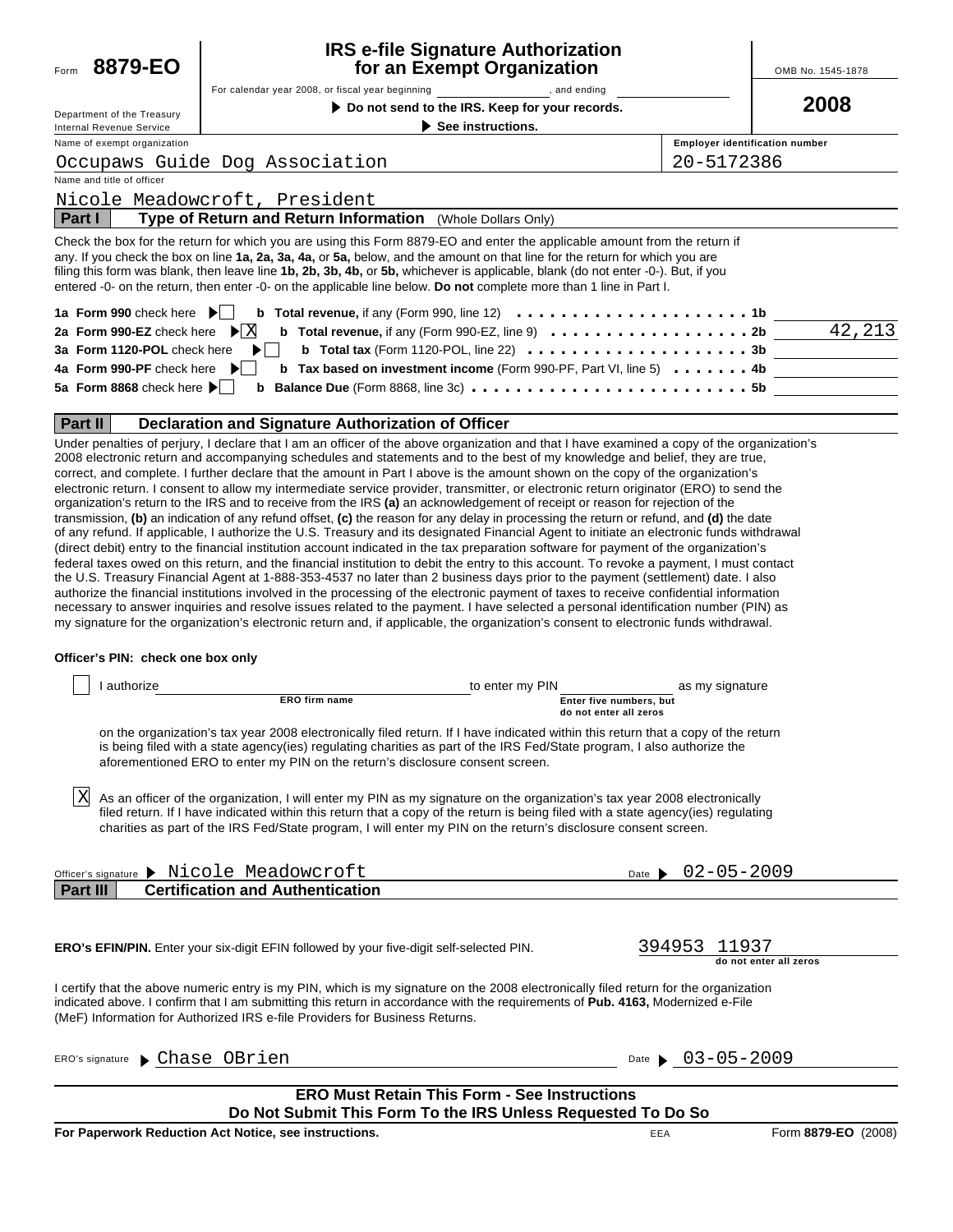| Name(s) as shown on return                                                                                                                                                                                                                                           | 2008<br><b>Federal Supporting Statements</b><br><b>FEIN</b>                                             |
|----------------------------------------------------------------------------------------------------------------------------------------------------------------------------------------------------------------------------------------------------------------------|---------------------------------------------------------------------------------------------------------|
|                                                                                                                                                                                                                                                                      | Form 990EZ, Part I, Line 16<br>Other Expenses Schedule 2                                                |
| Description<br>Placement expenses<br>Fundraising expenses<br>Fuel expenses<br>Banking fees<br>Insurance expenses<br>Registration fees<br>Dog food expenses<br>Veterinary expenses<br>Equipment expenses<br>Promotion expenses<br>Office expenses<br>Website expenses | Amount<br>10,279<br>5,401<br>591<br>31<br>355<br>297<br>1,032<br>3,425<br>2,643<br>3,508<br>1,042<br>10 |
| Total                                                                                                                                                                                                                                                                | 28,614                                                                                                  |

## **Form 990EZ, Part II, Line 26** Other Liabilities Schedule 3

| Description      | Beginning | End of Year |
|------------------|-----------|-------------|
| Loan from Nicole | of Year   | 120         |
| Total            |           |             |